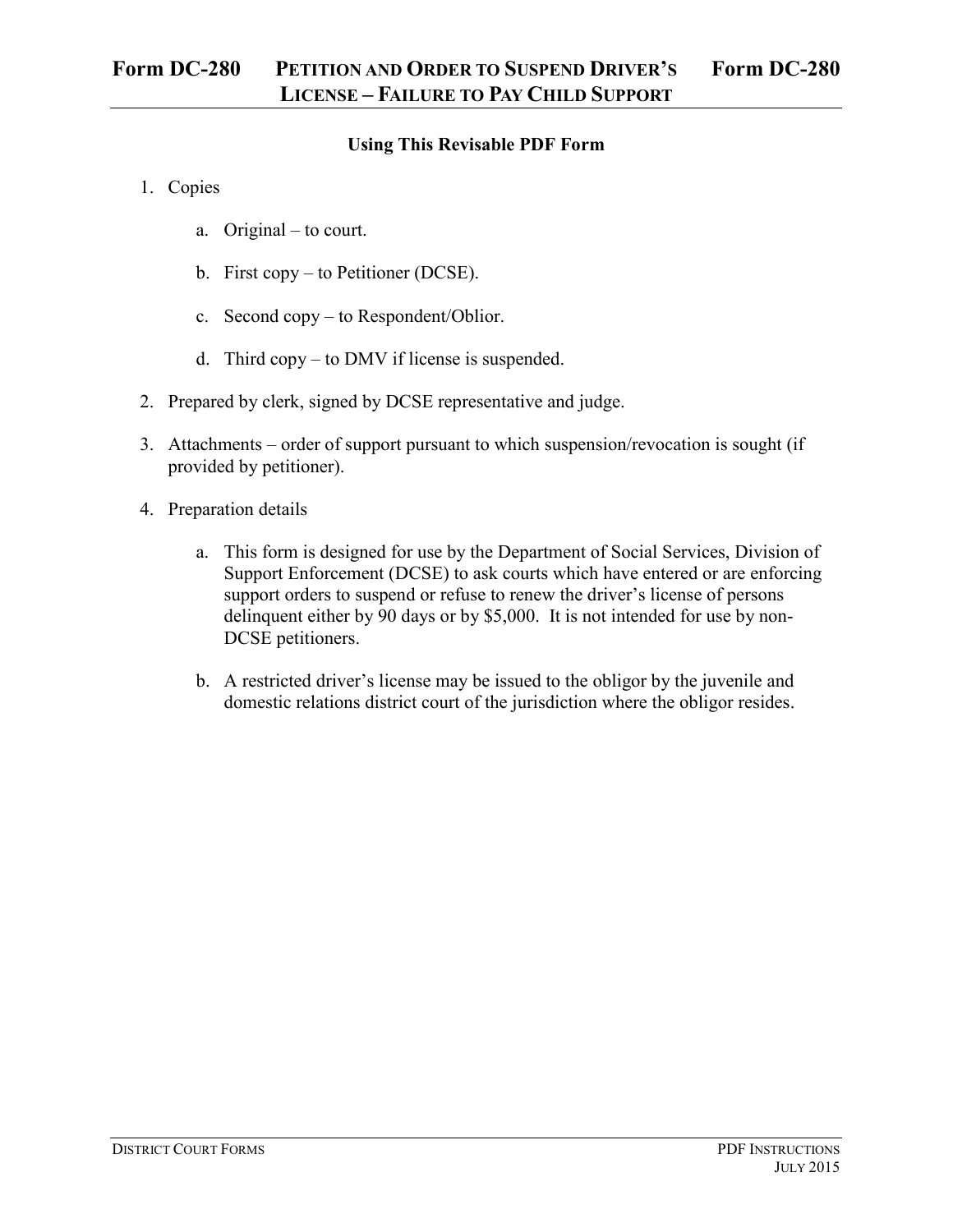| <b>PETITION AND ORDER TO SUSPEND DRIVER'S LICENSE -</b><br><b>FAILURE TO PAY CHILD SUPPORT</b><br><b>Commonwealth of Virginia</b><br>VA. CODE § 46.2-320.1 |                   |                         | Case No.<br>DCSE Case No.<br><b>HEARING DATE:</b>        |
|------------------------------------------------------------------------------------------------------------------------------------------------------------|-------------------|-------------------------|----------------------------------------------------------|
|                                                                                                                                                            |                   |                         | Court                                                    |
|                                                                                                                                                            |                   | 5                       |                                                          |
|                                                                                                                                                            |                   | <b>ADDRESS OF COURT</b> |                                                          |
| Department of Social Services                                                                                                                              | $6 \overline{6}$  | $V$ .                   |                                                          |
|                                                                                                                                                            | <b>PETITIONER</b> |                         | RESPONDENT/OBILGOR                                       |
|                                                                                                                                                            |                   |                         | 10                                                       |
| <b>ADDRESS</b>                                                                                                                                             |                   |                         | <b>ADDRESS</b>                                           |
|                                                                                                                                                            |                   |                         |                                                          |
| <b>CASE MANAGER</b>                                                                                                                                        |                   |                         | <b>SSN</b>                                               |
| 8                                                                                                                                                          |                   |                         |                                                          |
| <b>TELEPHONE NUMBER</b>                                                                                                                                    |                   |                         | VIRGINIA DRIVER'S LICENSE NUMBER (IF DIFFERENT FROM SSN) |

Petitioner respectfully requests that this court find that the respondent (i) is delinquent in the payment of child support by 90 days or more, or in the amount of \$5,000 or more, and that this delinquency constitutes willful non-compliance with the order of support identified below or (ii) has failed to comply with a subpoena, summons or warrant relating to paternity or child support proceedings. Petitioner respectfully requests this court to authorize the suspension or refusal to renew of respondent's Virginia driver's license pursuant to Virginia Code § 46.2-320.1.

| <b>NAME OF OBLIGEE</b> | COURT ISSUING SUPPORT ORDER        |  |  |  |
|------------------------|------------------------------------|--|--|--|
|                        |                                    |  |  |  |
| DATE ORDER ENTERED     | DATE OF LAST SUPPORT PAYMENT       |  |  |  |
|                        |                                    |  |  |  |
| AMOUNT OF ARREARAGE    | AMOUNT OF PERIODIC SUPPORT PAYMENT |  |  |  |
|                        |                                    |  |  |  |
| <b>DATE</b>            | <b>PETITIONER</b>                  |  |  |  |

## **ORDER**

The court finds that the obligor is delinquent in the payment of child support by 90 days or more, or in an amount of \$5,000 or more, and that obligor's noncompliance with the child support order was willful or that petitioner has failed to comply with a subpoena, summons or warrant relating to paternity or child support proceedings. Therefore, the court grants the petition to authorize the suspension or refusal to renew of the respondent's driver's license until such time as respondent has either (i) paid the delinquency in full, (ii) reached an agreement with petitioner to pay such delinquency within a period not to exceed ten years and has made at least one payment, representing at least five percent of the total delinquency or \$600, whichever is greater, (iii) complied with the subpoena, summons or warrant, or (iv) completed or is successfully participating in an intensive case monitoring program for child support as ordered by a juvenile and domestic relations district court or as administered by the Department of Social Services. Petitioner shall notify the Department of Motor Vehicles if the respondent satisfies such requirement. The Department of Motor Vehicles shall restore respondent's driving privilege upon receipt of said notice from petitioner.

[ ] Petition denied.

**21**

...................................................................... \_\_\_\_\_\_\_\_\_\_\_\_\_\_\_\_\_\_\_\_\_\_\_\_\_\_\_\_\_\_\_\_\_\_\_\_\_\_\_\_\_\_\_\_\_\_\_\_\_\_\_\_\_\_\_\_\_\_\_\_\_ DATE JUDGE AND THE SERVICE OF THE SERVICE OF THE SERVICE OF THE SERVICE OF THE SERVICE OF THE SERVICE OF THE S **22 23**